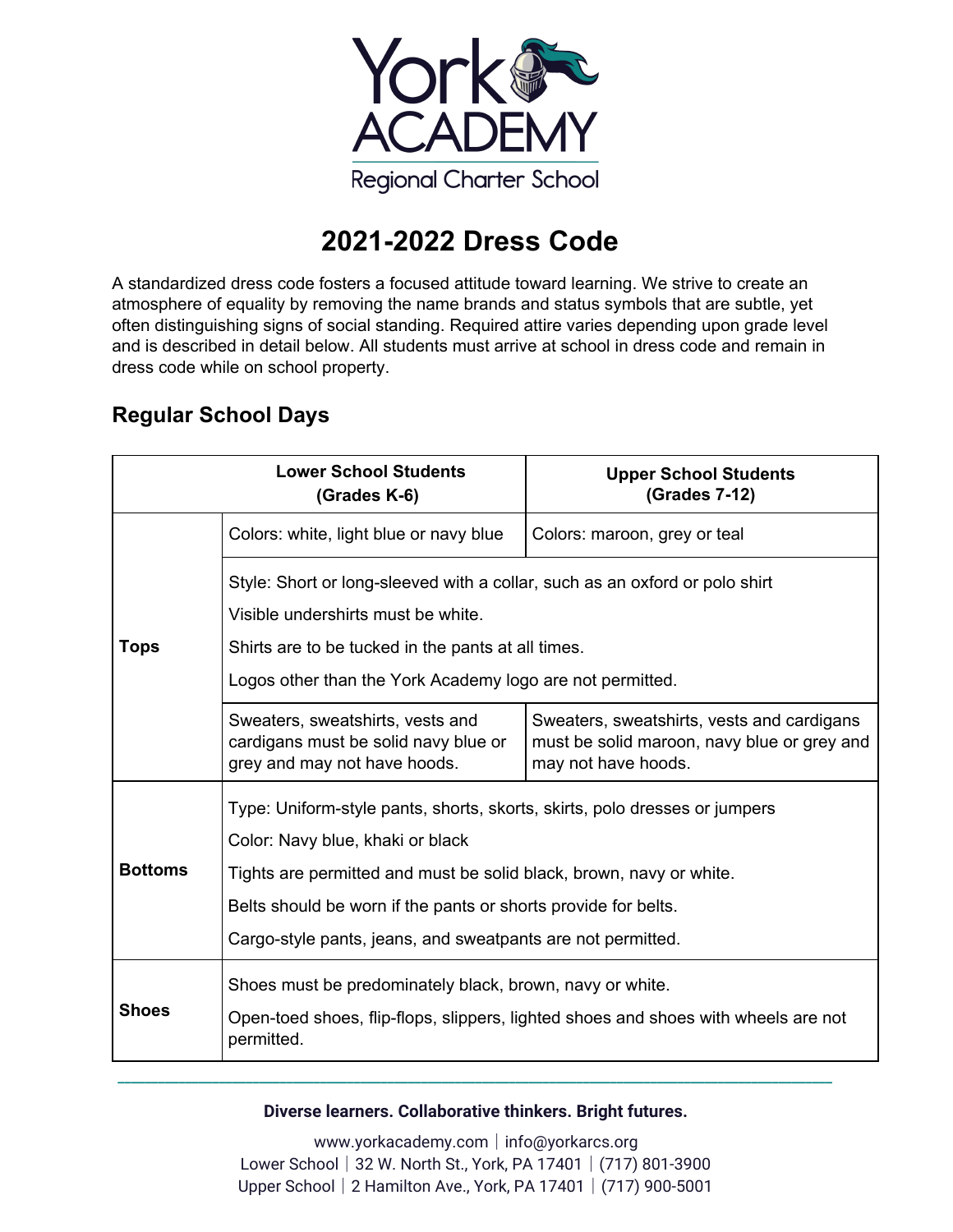

| Outerwear                                             | Outerwear must be stored in lockers or cubbies and may not be worn inside a school<br>building. During colder weather, students may wear a sweater or sweatshirt as<br>designated above. |                                                                                                                     |
|-------------------------------------------------------|------------------------------------------------------------------------------------------------------------------------------------------------------------------------------------------|---------------------------------------------------------------------------------------------------------------------|
| <b>Physical</b><br><b>Education</b><br><b>Classes</b> | Athletic shoes (sneakers) that will<br>not mark the floor are required.<br>Students may store these shoes at<br>school in a bag of some type.                                            | Students are required to wear a purchased<br>grey or teal Knight's t-shirt with their black<br>shorts and sneakers. |

### **Dress Down Days**



Dress Down Days support our York Academy PTO. In order to participate, students are asked to make a \$1.00 donation to the PTO. Students who make the donation are invited to wear the school appropriate attire of their choosing on Dress Down Days. At a minimum, school appropriate attire should meet the following standards:

- Tops must be long enough to extend to the waistline of the pants or skirt, have sleeves and a modest neckline. Crop tops, muscle shirts and spaghetti straps are not appropriate for school.
- Bottoms should fit at the waistline and must be no more than three inches above the knee. Leggings, tights, yoga pants and pajamas are not school appropriate.
- All clothing must be free of double meaning, suggestive slogans/words, and advertisements of illegal products or profanity.
- Undergarments must be completely covered by clothing at all times.
- Shoes should have a closed toe and back. Flip flops, slides and slippers are not appropriate for school.
- All clothing should be in good repair and free of rips or tears.

#### **Diverse learners. Collaborative thinkers. Bright futures.**

**\_\_\_\_\_\_\_\_\_\_\_\_\_\_\_\_\_\_\_\_\_\_\_\_\_\_\_\_\_\_\_\_\_\_\_\_\_\_\_\_\_\_\_\_\_\_\_\_\_\_\_\_\_\_\_\_\_\_\_\_\_\_\_\_\_\_\_\_\_\_\_\_\_\_\_\_\_\_\_\_\_\_\_\_\_\_\_\_\_\_\_\_\_\_\_\_\_\_\_\_\_\_\_\_\_\_**

www.yorkacademy.com│info@yorkarcs.org Lower School│32 W. North St., York, PA 17401│(717) 801-3900 Upper School│2 Hamilton Ave., York, PA 17401│(717) 900-5001